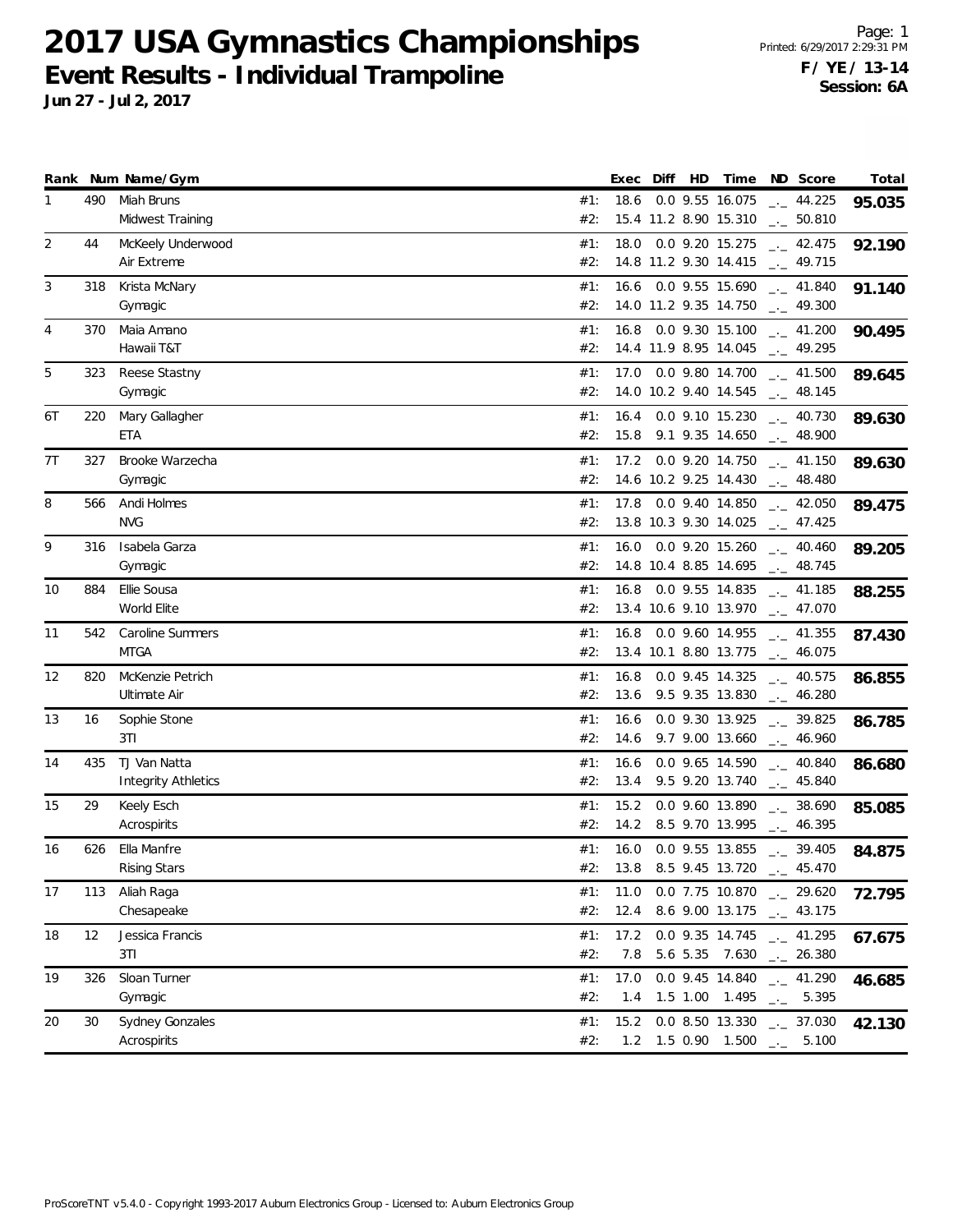**2017 USA Gymnastics Championships Event Results - Individual Trampoline**

| Rank           |     | Num Name/Gym                              |            | Exec         | Diff | HD         | Time                                     | ND Score                       | Total  |
|----------------|-----|-------------------------------------------|------------|--------------|------|------------|------------------------------------------|--------------------------------|--------|
|                | 740 | Ashton Young<br><b>T&amp;T Express</b>    | #1:<br>#2: | 18.4         |      |            | 0.0 9.60 16.745<br>14.8 12.1 9.35 15.185 | 0.0 44.745<br>0.0 51.435       | 96.180 |
| $\overline{2}$ | 497 | Zachary Ramacci<br>Midwest Training       | #1:<br>#2: | 16.4         |      |            | 0.0 9.30 16.470<br>14.4 13.3 9.35 14.875 | 0.042.170<br>0.0 51.925        | 94.095 |
| 3              | 535 | Garrett George<br><b>MTGA</b>             | #1:<br>#2: | 18.6         |      |            | 0.0 9.70 15.030<br>14.8 11.4 9.40 13.750 | 0.0 43.330<br>0.0 49.350       | 92.680 |
| 4              | 571 | Jace Williams<br><b>NVG</b>               | #1:<br>#2: | 17.0         |      |            | 0.0 9.20 14.990<br>14.6 12.2 9.10 14.355 | 0.0 41.190<br>0.050.255        | 91.445 |
| 5              | 703 | Connor Tomlin<br>Springtime T&T           | #1:<br>#2: | 17.2         |      |            | 0.0 9.30 15.155<br>14.4 11.2 9.20 14.005 | 0.0 41.655<br>0.0 48.805       | 90.460 |
| 6              | 426 | Raf Bryant<br><b>Integrity Athletics</b>  | #1:<br>#2: | 16.8<br>14.4 |      |            | 0.0 9.50 15.410<br>9.6 9.70 14.805       | 0.0 41.710<br>0.048.505        | 90.215 |
| $\overline{7}$ | 351 | Charlie Larson<br>Gypsy Flyers - MG       | #1:<br>#2: | 17.0         |      |            | 0.0 9.80 14.540<br>13.6 11.5 8.55 14.390 | 0.0 41.340<br>0.0 48.040       | 89.380 |
| 8              | 757 | Aniket Rahane<br>Team Legacy              | #1:<br>#2: | 15.8<br>15.8 |      |            | 0.0 9.70 14.625<br>9.1 9.30 14.890       | $0.0$ 40.125<br>0.0 49.090     | 89.215 |
| 9              | 718 | Logan Weissman<br><b>Stars Gymnastics</b> | #1:<br>#2: | 16.8<br>13.6 |      |            | 0.0 9.15 14.555<br>9.8 9.40 14.350       | 0.0 40.505<br>0.0 47.150       | 87.655 |
| 10             | 786 | Andrew Kehias<br>Top Star                 | #1:<br>#2: | 17.6         |      |            | 0.0 9.65 14.615<br>11.4 10.0 9.10 13.595 | 0.0 41.865<br>0.0 44.095       | 85.960 |
| 11             | 168 | Tomas Minc<br><b>Dynamite Gymnastics</b>  | #1:<br>#2: | 15.6<br>13.2 |      |            | 0.0 9.60 14.275<br>9.8 8.65 13.850       | 0.0 39.475<br>0.045.500        | 84.975 |
| 12             | 608 | Noah Boganowski<br>Premier Gymnastics     | #1:<br>#2: | 17.2<br>8.6  |      |            | 0.0 9.50 14.345<br>8.8 6.15 10.110       | 0.0 41.045<br>0.0 33.660       | 74.705 |
| 13             | 851 | Zeke Dayton<br>Wasatch                    | #1:<br>#2: | 15.8<br>7.2  |      | 5.8 4.70   | 0.0 9.55 14.620<br>7.075                 | 0.0 39.970<br>0.0 24.775       | 64.745 |
| 14             | 667 | Changa Anderson<br><b>Silver Stars</b>    | #1:<br>#2: | 18.0<br>3.0  |      | 2.72.00    | 0.0 9.45 15.590<br>3.125                 | 0.0 43.040<br>0.0 10.825       | 53.865 |
| 15             | 754 | Caio Lauxtermann<br>Team Legacy           | #1:<br>#2: | 17.8<br>1.6  |      | $1.5$ 1.00 | 0.0 9.80 16.595<br>1.665                 | 0.0 44.195<br>$0.0\quad 5.765$ | 49.960 |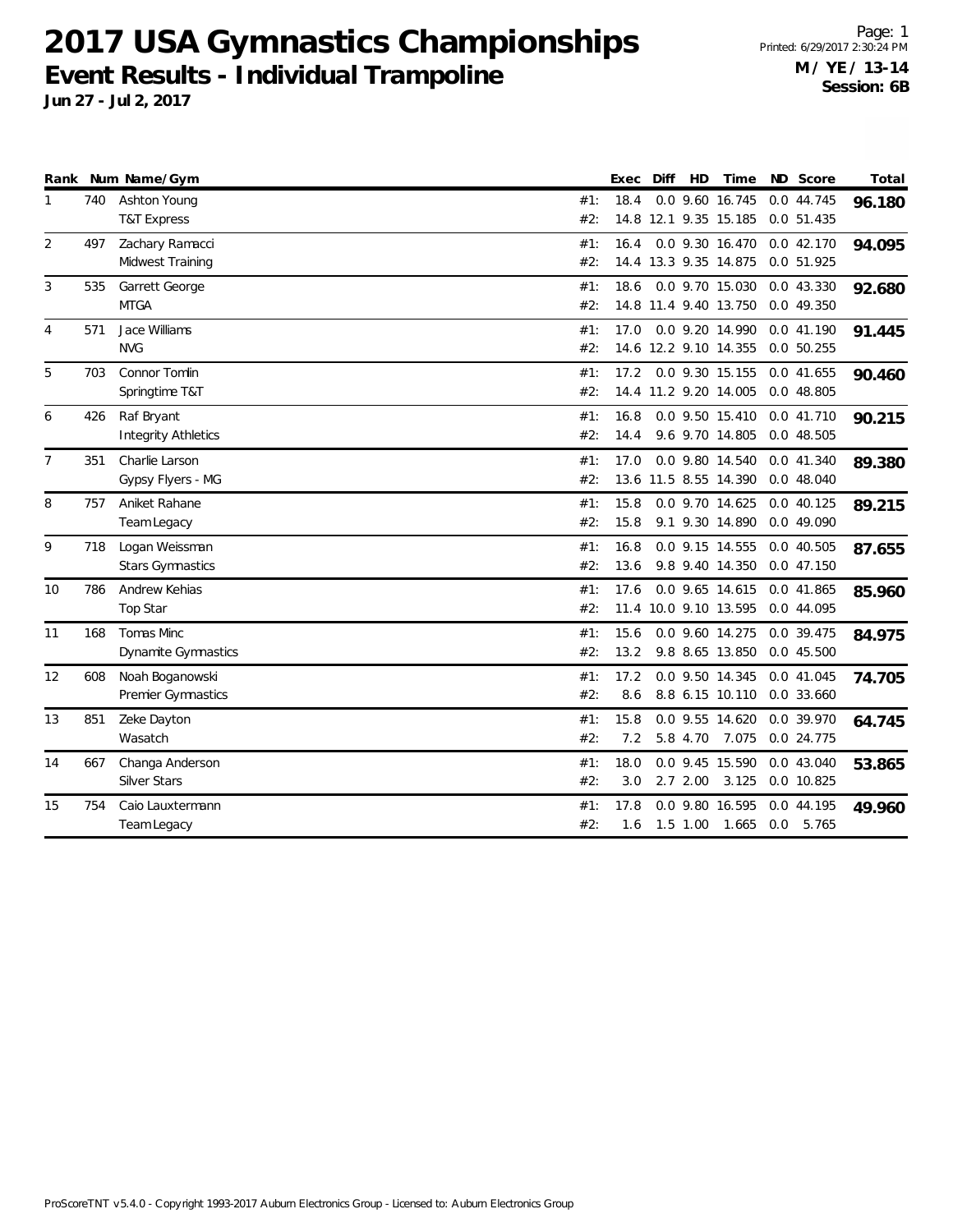#### **2017 USA Gymnastics Championships Event Results - Tumbling**

**Jun 27 - Jul 2, 2017**

Page: 1 Printed: 6/29/2017 3:12:08 PM **F / YE / 13-14 Session: 6B**

|                |     | Rank Num Name/Gym                           | Exec                   | ND Score<br>Diff                                       | Total  |
|----------------|-----|---------------------------------------------|------------------------|--------------------------------------------------------|--------|
|                | 126 | Morgan Vermillion<br>CIGA                   | #1: 28.7<br>#2: 27.1   | $3.4$ $_{\leftarrow}$ 32.100<br>$3.9$ $-.$ 31.000      | 63.100 |
| 2              | 490 | Miah Bruns<br>Midwest Training              | #1: 27.4<br>#2: 28.1   | $3.5$ $_{\leftarrow}$ 30.900<br>$3.7$ $_{\sim}$ 31.800 | 62.700 |
| 3              | 602 | Savanna Cecil<br><b>Premier Athletics</b>   | #1: $28.0$<br>#2: 26.8 | $3.4$ $_{\leftarrow}$ 31.400<br>$3.8$ $_{\sim}$ 30.600 | 62.000 |
| 4              | 600 | Ayanna Albright<br><b>Premier Athletics</b> | #1: 27.4<br>#2: 26.0   | $3.4$ $_{-1}$ 30.800<br>$3.9$ $-.29.900$               | 60.700 |
| 5              | 395 | Shelby Nobuhara<br>High Altitude            | #1: 26.9<br>#2: 25.9   | $3.6$ $_{\sim}$ 30.500<br>4.1 -0.3 29.700              | 60.200 |
| 6              | 531 | Kaitlyn Prikril<br>Motion Gym               | #1: 26.5<br>#2: 24.3   | $3.5$ $_{-1}$ 30.000<br>$3.8 - 0.6$ 27.500             | 57.500 |
| $\overline{7}$ | 606 | Tia Taylor<br><b>Premier Athletics</b>      | #1: 26.5<br>#2: 25.0   | $3.4$ $_{\sim}$ 29.900<br>$1.2$ $_{\leftarrow}$ 26.200 | 56.100 |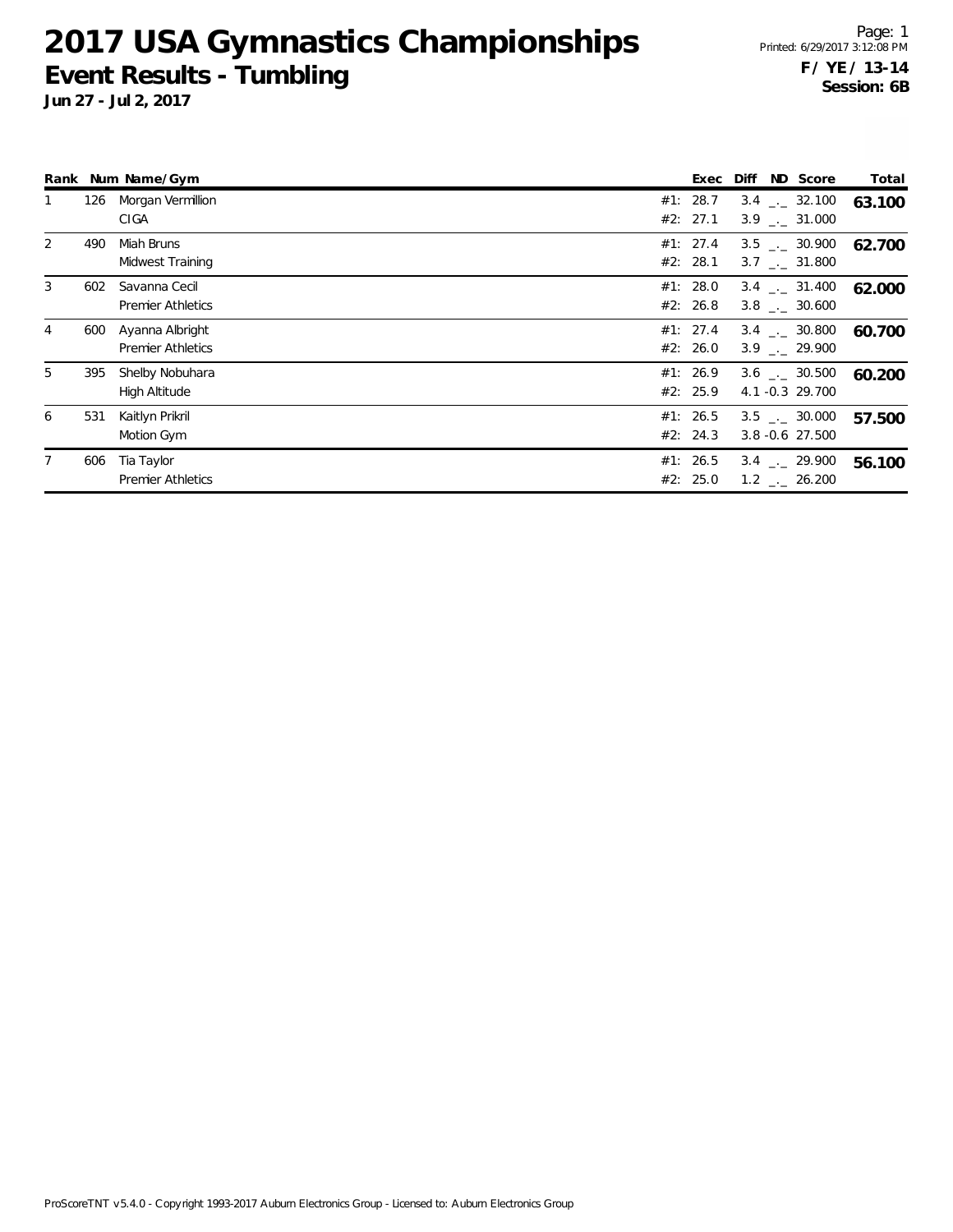### **2017 USA Gymnastics Championships Event Results - Tumbling**

**Jun 27 - Jul 2, 2017**

Page: 1 Printed: 6/29/2017 2:33:43 PM **M / YE / 13-14 Session: 6B**

|   |     | Rank Num Name/Gym                        |                      |  | Exec Diff ND Score                                         | Total  |
|---|-----|------------------------------------------|----------------------|--|------------------------------------------------------------|--------|
|   | 851 | Zeke Dayton<br>Wasatch                   | #1: 27.5<br>#2: 27.9 |  | $3.6 - 0.3$ 30.800<br>4.4 $\qquad$ 32.300                  | 63.100 |
| 2 | 426 | Raf Bryant<br><b>Integrity Athletics</b> |                      |  | $#1: 27.7 \t 3.3 \t  \t 31.000$<br>$#2: 27.7$ 3.8 . 31.500 | 62.500 |
| 3 |     | 850 Cub Chivington<br>Wasatch            | #2: 26.6             |  | #1: 27.5 3.2 $\frac{1}{2}$ 30.700<br>3.8 . 30.400          | 61.100 |
| 4 | 757 | Aniket Rahane<br>Team Legacy             | #1: 27.4<br>#2: 25.6 |  | $3.2$ $_{\leftarrow}$ 30.600<br>$1.2$ $_{\sim}$ 26.800     | 57.400 |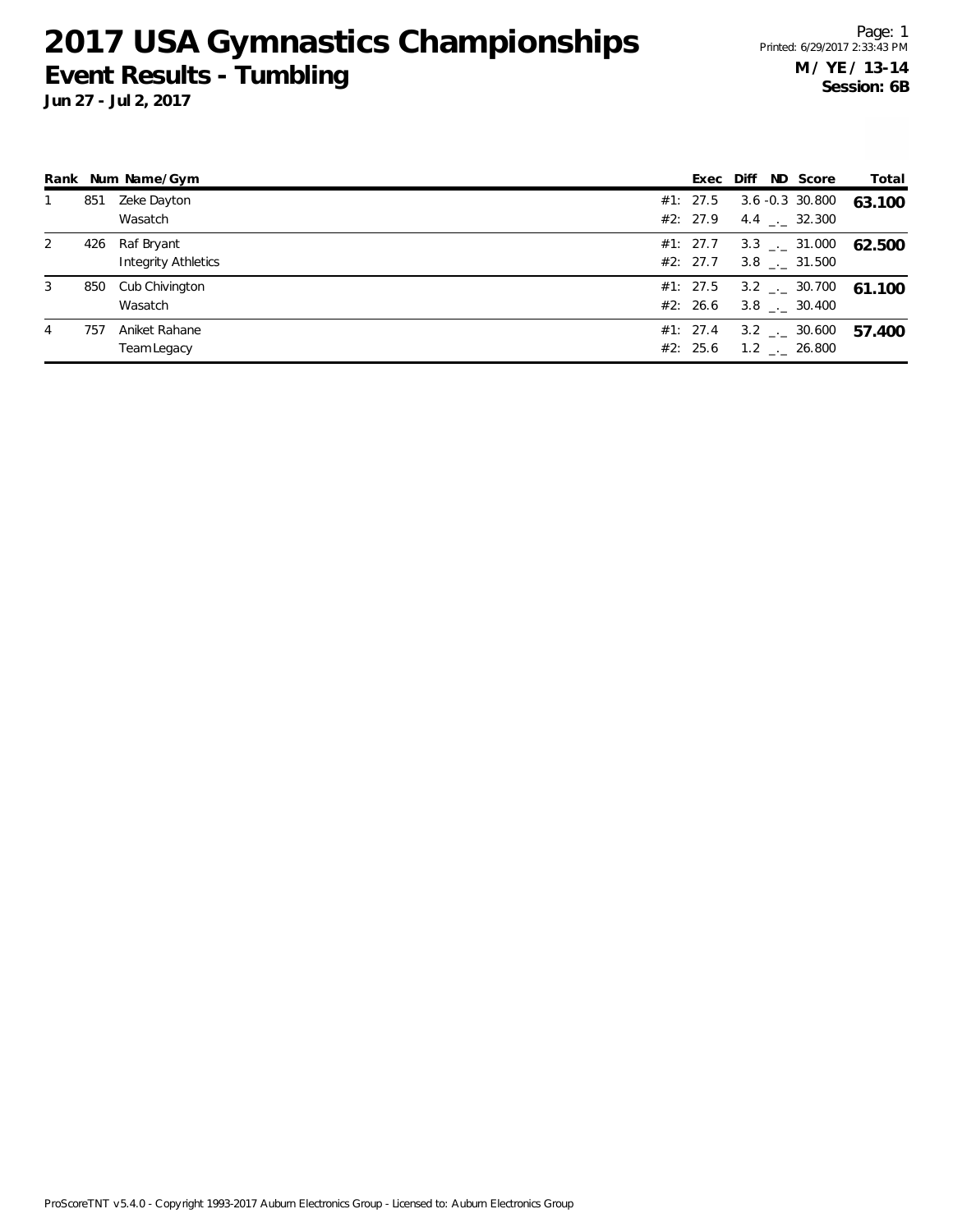#### **2017 USA Gymnastics Championships Event Results - Double Mini**

|                |     | Rank Num Name/Gym                |     | Exec                 | Diff ND Score                                    | Total  |
|----------------|-----|----------------------------------|-----|----------------------|--------------------------------------------------|--------|
|                | 566 | Andi Holmes<br><b>NVG</b>        |     | #1: 28.0<br>#2: 28.2 | $6.0$ _ $-34.000$<br>$6.0$ _._ 34.200            | 68.200 |
| $\overline{2}$ | 883 | Allie Singer<br>World Elite      |     | #1: 28.6<br>#2: 28.4 | 5.2 -0.9 32.900<br>$5.2$ _._ 33.600              | 66.500 |
| 3              | 316 | Isabela Garza<br>Gymagic         |     | #1: 27.8<br>#2: 28.1 | 5.2 -0.3 32.700<br>4.8 $\qquad$ - 32.900         | 65.600 |
| $\overline{4}$ | 318 | Krista McNary<br>Gymagic         |     | #1: 27.2<br>#2: 27.3 | $4.8$ $_{\sim}$ 32.000<br>$2.9$ $_{\sim}$ 30.200 | 62.200 |
| 5              | 113 | Aliah Raga<br>Chesapeake         |     | #1: 27.3<br>#2: 24.3 | 4.8 -0.3 31.800<br>4.4 -1.2 27.500               | 59.300 |
| 6              | 370 | Maia Amano<br>Hawaii T&T         |     | #1: 26.8<br>#2: 0.0  | $5.2$ $_{\leftarrow}$ 32.000<br>$0.0$ _._ 0.000  | 32.000 |
|                | 395 | Shelby Nobuhara<br>High Altitude | #2: | #1: 24.9<br>0.0      | $6.8 - 1.2$ 30.500<br>$0.0$ _._ 0.000            | 30.500 |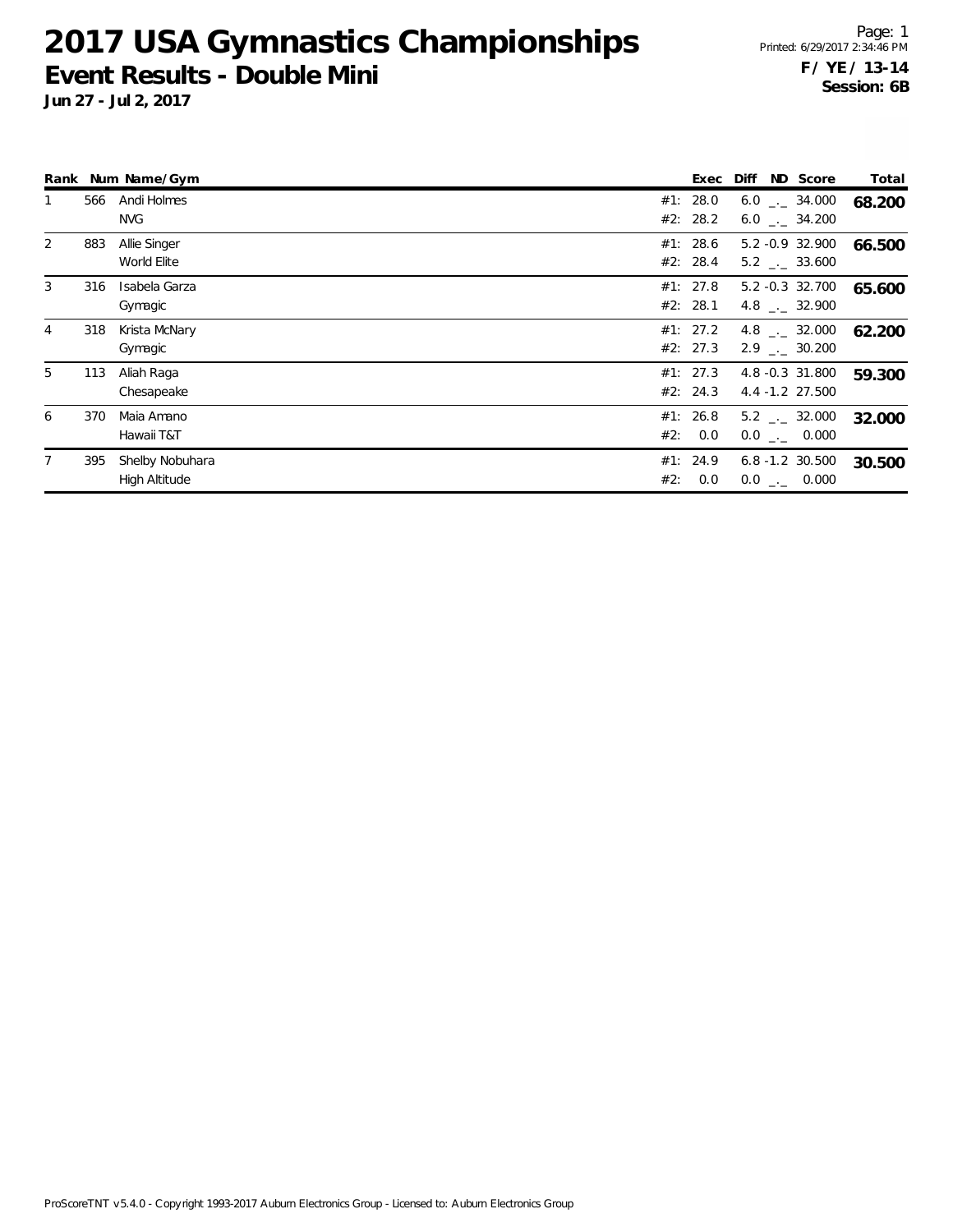#### **2017 USA Gymnastics Championships Event Results - Double Mini**

**Jun 27 - Jul 2, 2017**

Page: 1 Printed: 6/29/2017 2:34:44 PM **M / YE / 13-14 Session: 6B**

|                |     | Rank Num Name/Gym                      |            | Exec                 | Diff<br>ND Score                                             | Total  |
|----------------|-----|----------------------------------------|------------|----------------------|--------------------------------------------------------------|--------|
| 1              | 754 | Caio Lauxtermann<br>Team Legacy        | #1:<br>#2: | 28.7<br>28.7         | $6.8$ $_{\leftarrow}$ 35.500<br>$6.4$ $_{\leftarrow}$ 35.100 | 70.600 |
| 2              | 786 | Andrew Kehias<br>Top Star              |            | #1: 28.0<br>#2: 28.4 | $6.8 - 0.3$ 34.500<br>$6.4$ $-2.34.800$                      | 69.300 |
| 3              | 757 | Aniket Rahane<br>Team Legacy           |            | #1: 26.9<br>#2: 28.7 | $6.0$ $_{\leftarrow}$ 32.900<br>$5.6$ $_{\leftarrow}$ 34.300 | 67.200 |
| $\overline{4}$ | 667 | Changa Anderson<br><b>Silver Stars</b> |            | #1: 27.7<br>#2: 28.6 | $6.0 - 0.9$ 32.800<br>$5.6$ $-2.34.200$                      | 67.000 |
| 5T             | 850 | Cub Chivington<br>Wasatch              |            | #1: 28.0<br>#2: 27.5 | 5.2 -0.3 32.900<br>$5.2$ $_{\leftarrow}$ 32.700              | 65.600 |
| 6T             | 168 | Tomas Minc<br>Dynamite Gymnastics      | #1: 28.1   | #2: 27.5             | $5.2$ $_{\leftarrow}$ 33.300<br>4.8 $_{\leftarrow}$ 32.300   | 65.600 |
| $\overline{7}$ | 571 | Jace Williams<br><b>NVG</b>            |            | #1: 28.0<br>#2: 27.9 | 4.8 $_{\leftarrow}$ 32.800<br>4.8 $\frac{1}{2}$ 32.700       | 65.500 |
| 8              | 426 | Raf Bryant<br>Integrity Athletics      |            | #1: 28.4<br>#2: 28.0 | 5.2 -0.9 32.700<br>5.6 -0.9 32.700                           | 65.400 |
| 9              | 351 | Charlie Larson<br>Gypsy Flyers - MG    |            | #1: 25.0<br>#2: 27.6 | 6.8 -0.3 31.500<br>$6.4 -0.9$ 33.100                         | 64.600 |
| 10             | 535 | Garrett George<br><b>MTGA</b>          |            | #1: 27.6<br>#2: 27.3 | 4.8 -0.9 31.500<br>4.8 - 0.9 31.200                          | 62.700 |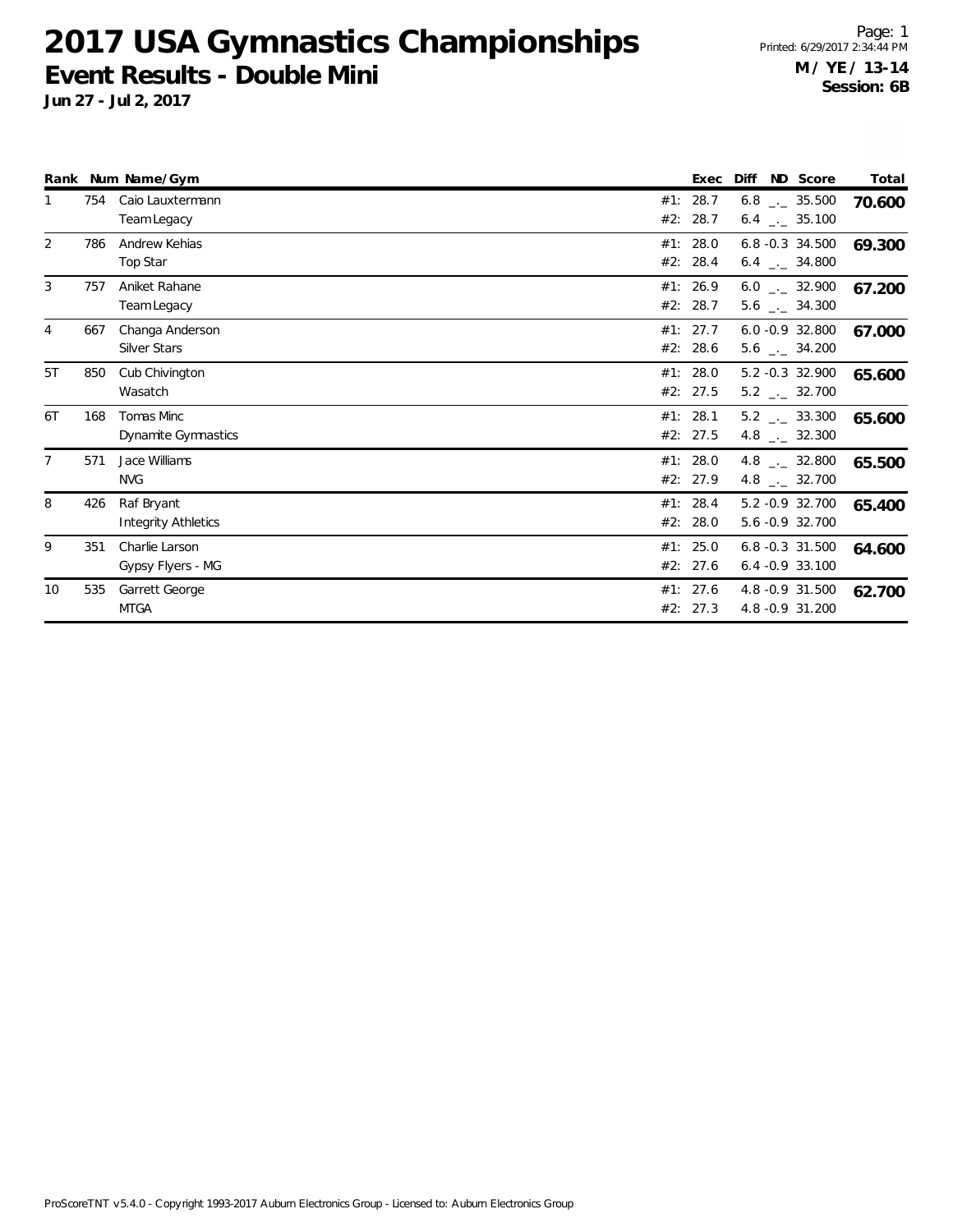## **2017 USA Gymnastics Championships Event Results - Synchro Trampoline**

|                | Rank Num Name/Gym          |     | Exec Diff            | HD            | Sync ND Score                 | Total  |
|----------------|----------------------------|-----|----------------------|---------------|-------------------------------|--------|
|                | 3860 Chapman - Stone       |     | #1: 17.6             | $0.0\, 0.00$  | $18.0$ $_{-}$ 35.600          | 77.900 |
|                | 3TI                        |     | #2: 16.0 8.3 0.00    |               | 18.0 $\frac{1}{2}$ 42.300     |        |
| 2              | 3117 Stastny - Warzecha    |     | #1: 16.9 0.0 0.00    |               | $17.0$ $_{\sim}$ 33.900       | 77.200 |
|                | Gymagic                    |     | #2: 16.0 8.9 0.00    |               | $18.4$ $_{\dots}$ 43.300      |        |
| 3              | 3116 Garza - McNary        |     | #1: 17.3             | $0.0\, 0.00$  | $17.4$ $_{\sim}$ 34.700       | 75.200 |
|                | Gymagic                    |     | #2: 15.2 8.9 0.00    |               | $16.4$ $-.$ 40.500            |        |
| $\overline{4}$ | 4666 Hernando - Manfre     |     | #1: 17.1             | $0.0 \, 0.00$ | $16.4$ $_{\sim}$ 33.500       | 74.800 |
|                | ETA                        |     | #2: 15.7             | 7.8 0.00      | 17.8 . 41.300                 |        |
| 5              | 3193 Esch - Gonzales       |     | #1: 15.2 0.0 0.00    |               | $18.8$ $_{\sim}$ 34.000       | 73.100 |
|                | Acrospirits                |     | #2: 14.5 8.2 0.00    |               | $16.4$ $_{\sim}$ 39.100       |        |
| 6              | 4658 Summers - Turner      |     | #1: 16.2 0.0 0.00    |               | $14.0$ $_{\leftarrow}$ 30.200 | 67.100 |
|                | <b>MTGA</b>                |     | $#2$ : 14.6 8.5 0.00 |               | $13.8$ $_{\dots}$ 36.900      |        |
|                | 4405 Petrich - Van Natta   |     | #1: 16.4             | $0.0\, 0.00$  | $17.6$ $_{\leftarrow}$ 34.000 | 53.300 |
|                | <b>Integrity Athletics</b> | #2: | 7.1                  | 5.2 0.00      | $7.0$ _. 19.300               |        |